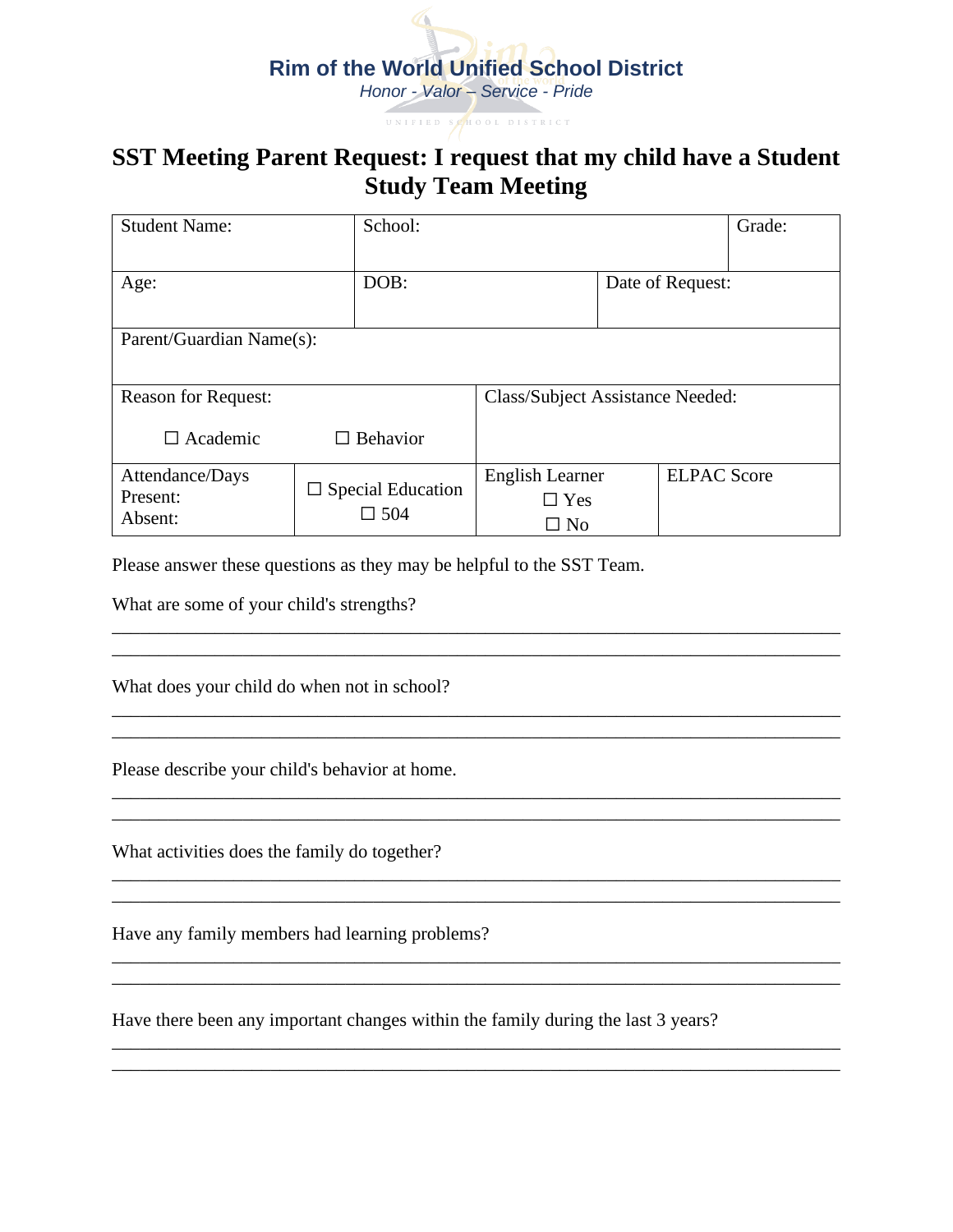## </u> **Rim of the World Unified School District**

Honor - Valor - Service - Pride

UNIFIED SOHOOL DISTRICT

<u> 1989 - Johann Stoff, amerikansk politiker (d. 1989)</u>

Do you feel your child is experiencing problems in school?

When were you first aware of this problem?

What do you think is causing the problem?

What time does your child go to bed at night?

Does your child usually eat breakfast?

What methods of discipline are used with your child at home?

|          |  | Has your child mentioned any problems with school? If so, how does he/she feel about the |  |  |  |  |  |
|----------|--|------------------------------------------------------------------------------------------|--|--|--|--|--|
| problem? |  |                                                                                          |  |  |  |  |  |

<u> 1989 - Johann Harry Harry Harry Harry Harry Harry Harry Harry Harry Harry Harry Harry Harry Harry Harry Harry</u>

<u> 1989 - Johann Stoff, amerikan bestein de stad i stoff fan de ferstjer fan de ferstjer fan de ferstjer fan de</u>

<u> 1989 - Jan Samuel Barbara, margaret e populari e populari e populari e populari e populari e populari e pop</u>

**Health History** Were there any problems before, during, or immediately after birth?

Please describe any serious illnesses, accidents, or hospitalizations.

Does your child appear to have any physical health problems, including allergies?

Is your child receiving service(s) from another agency?